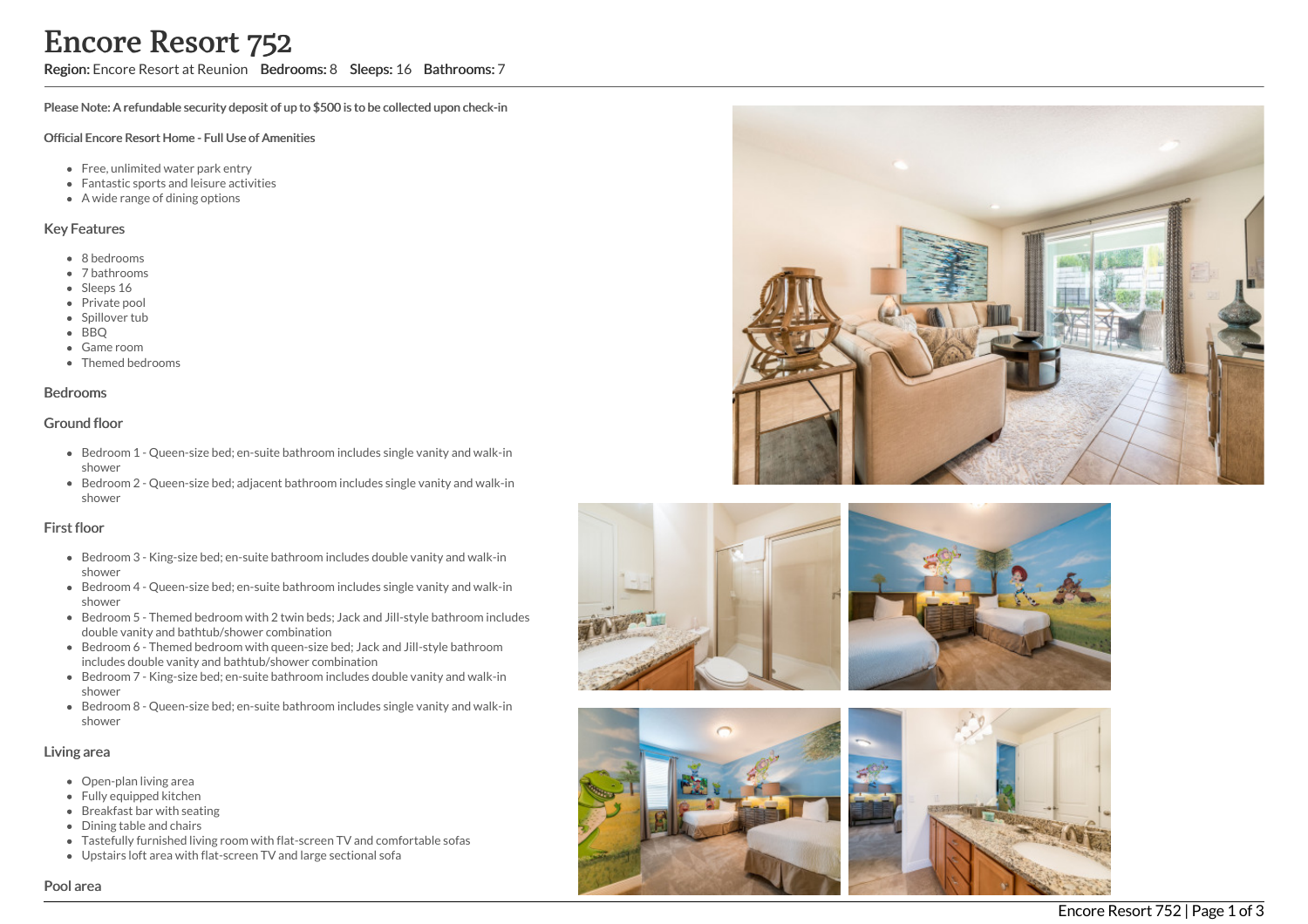- Private pool
- Spillover tub
- Sunloungers
- Covered lanai with table and chairs
- BBQ

## Home entertainment

- Flat-screen TVs in living area and all bedrooms
- Game room includes ping-pong table, air-hockey table and arcade game

## General

- Air conditioning throughout
- Complimentary wifi
- Bedding and towels included
- Private parking
- Pet friendly home (additional charges apply)

## Laundry room

- Washer and dryer
- $\bullet$  Iron and ironing board

# Children's equipment available for hire

- Crib
- Stroller
- High chair
- $\bullet$  Pack and play

# Places of interest

- Golf courses 4 miles
- Supermarket 2 miles
- Shopping mall 4 miles
- Disney World 7 miles
- Seaworld 14 miles
- Universal Studios 20 miles
- Legoland 30 miles
- Airport 26 miles
- Beaches 75 miles